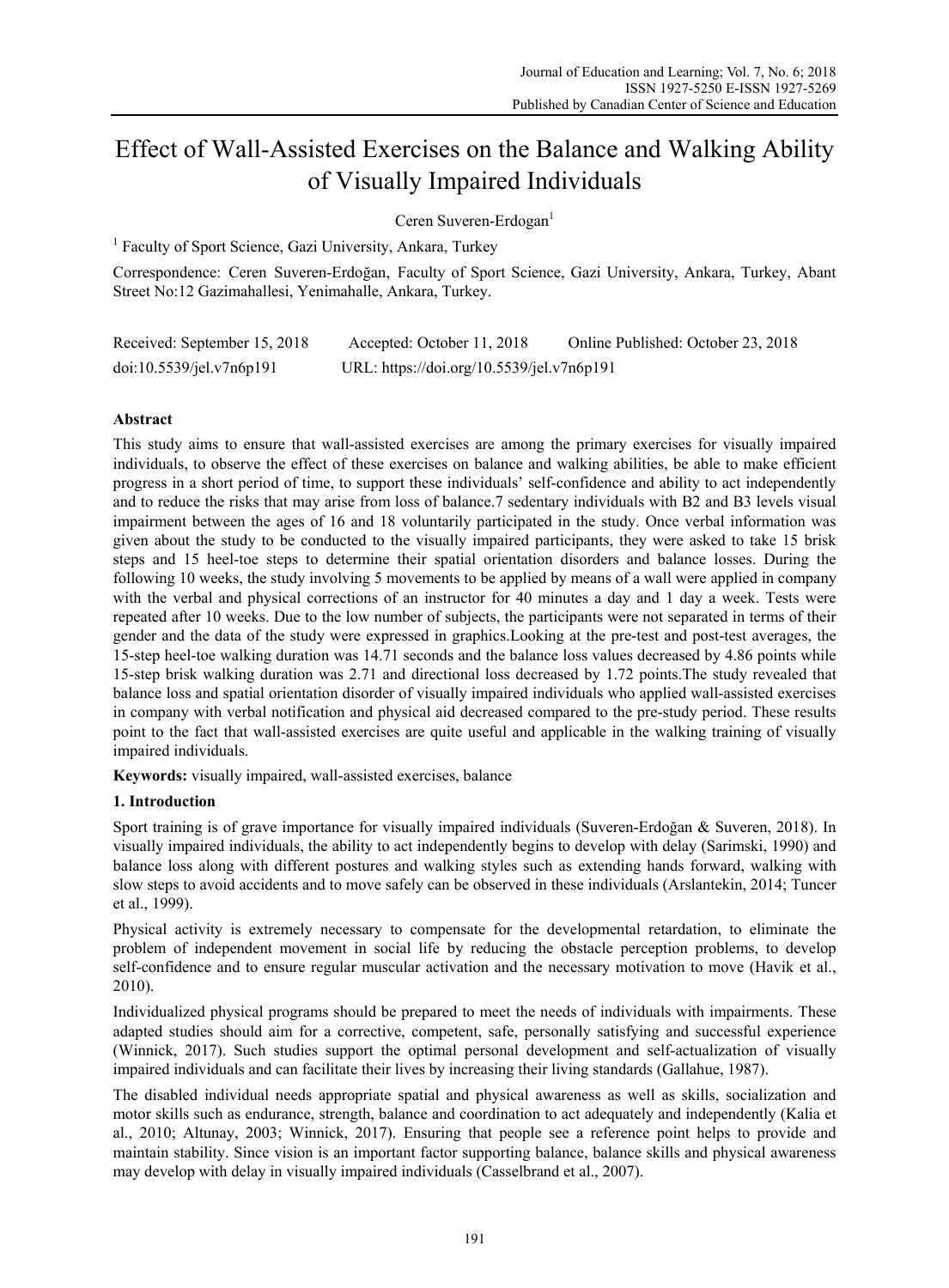Individuals who have lost their vision and are not capable of seeing experience loss of balance due to obstacle perception problems. These balance losses cause injuries especially during walking and therefore social life is negatively affected (Jazi et al., 2012; Ray et al., 2008; Coughlan, 2012; Montarzino et al., 2007). Walking, posture, body control, and body management are all part of the independent movement (Yılmaz et al., 2013; Pogrund et al., 1998).

This study aims to ensure that wall-assisted exercises are among the primary exercises for visually impaired individuals, to observe the effect of these exercises on balance and walking abilities, be able to make efficient progress in a short period of time, to support these individuals' self-confidence and ability to act independently and to reduce the risks that may arise from loss of balance.

## **2. Method**

7 sedentary individuals with B2 and B3 levels visual impairment between the ages of 16 and 18 voluntarily participated in the study. Once verbal information was given about the study to be conducted to the visually impaired participants, they were asked to take 15 brisk steps and 15 heel-toe steps in company with a verbal warning on a straight line to determine their spatial orientation disorders and balance losses. During the following 10 weeks, 5 wall-assisted exercises were applied in company with the verbal and physical corrections of an instructor for 40 minutes a day (10 minutes warm up-30 minutes main activity) and 1 day a week. While the visually impaired participants did wall-assisted exercises, the instructor beat time by either clapping hands or by counting according to the content of the exercise. Tests were repeated after 10 weeks. Due to the low number of subjects, the participants were not separated in terms of their gender and the data of the study were expressed in graphics.

# *2.1 Wall-Assisted Exercises*

## 2.1.1 Wall-Assisted Squat

- Stand up straight, leaning against a wall.
- Take a step forward while leaning against the wall, bring the legs together.
- Squat downward with both arms opened parallel to the floor.
- Take support from your legs to go back to the starting position when the angle of the knee is 90 degrees.
- 2.1.2 Wall-Assisted Open Leg Forward-Backward Stretch Exercise
- Basic standing position with one leg open, back leaning against a wall one step in front of the wall
- Lean forward with both arms parallel to the floor and touch the wall behind from between the legs.
- Go back to the starting position. Take the shape of a spring to stretch backwards, raise both arms upward to touch the wall over the head.
- No pause between stretching downwards and upwards.
- 2.1.3 Wall-Assisted Stand on a Single Foot
- Basic standing position in front of the wall with the face facing the wall
- Left arm stretched forward, right hand on the waist, take support from the wall.
- Lift up left leg bent at the knee at a 90 degree.
- Stand on the tip toe of the right leg, wait for 2 seconds, stand on the sole again
- Once the specified number of repetitions is reached, the support arm and feet are changed and the movement continues until the same number of repetitions is reached.
- 2.1.4 Wall-Assisted Right-Left Pendulum Movement
- Before the starting the movement, a balance board with a width of 10 cm and a length of 3 meters is placed parallel and at an arm's distance to the wall.
- Stand on the balance board with the wall on the right and take support from the wall with the right hand.
- Do pendulum movement is with the left leg.
- Swing the leg as forward and backward as possible in a stretched state during the movement.
- Once the specified number of repetitions is reached, the support arm and feet are changed and the movement continues until the same number of repetitions is reached.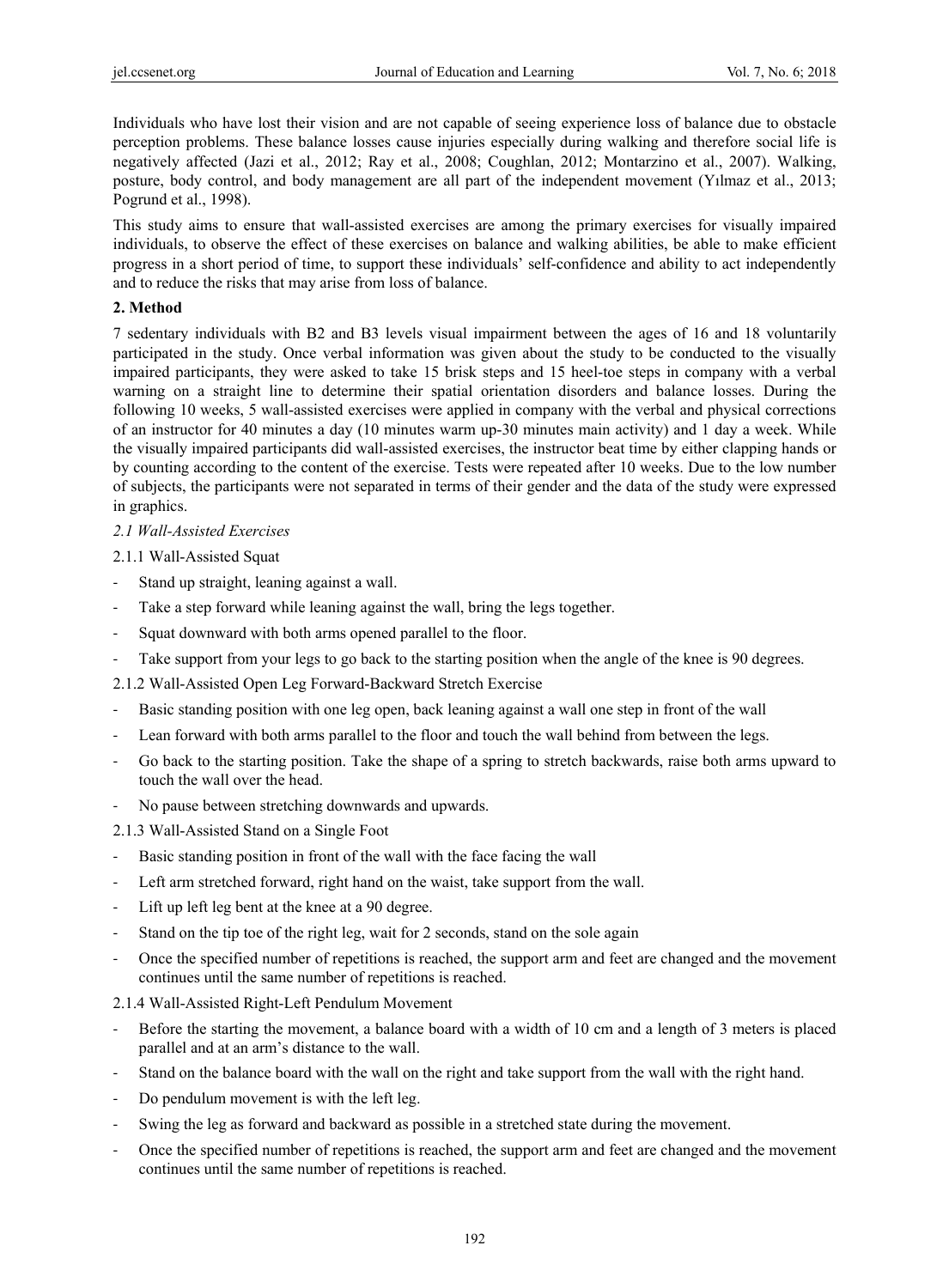2.1.5 Wall-Assisted Right-Left Leg Plane Position

- Take support from the wall on the right with the right hand.
- Take support from the right leg and take a step backward with the left leg.
- Lean the body downward slowly; lift up the left leg from back and stand in this position for 2 sec.
- Once the specified number of repetitions is reached, the support arm and feet are changed and the movement continues until the same number of repetitions is reached.

Table 1. E Exercise progra amme

| First Period (5 weeks)                                   |                     |                |  |  |
|----------------------------------------------------------|---------------------|----------------|--|--|
| Exercise                                                 | Reputation          | Set            |  |  |
| Wall-Assisted Squat                                      | 10                  | $\mathfrak{D}$ |  |  |
| Wall-Assisted Open Leg Forward-Backward Stretch Exercise | 5                   |                |  |  |
| Wall-Assisted Stand on a Single Foot                     | $10x2$ (Left-Right) |                |  |  |
| Wall-Assisted Right-Left Pendulum Movement               | $10x2$ (Left-Right) |                |  |  |
| Wall-Assisted Right-Left Leg Plane Position              | $10x2$ (Left-Right) |                |  |  |
| Second Period (5 weeks)                                  |                     |                |  |  |
| Exercise                                                 | Reputation          | Set            |  |  |
| Wall-Assisted Squat                                      | 10                  | 3              |  |  |
| Wall-Assisted Open Leg Forward-Backward Stretch Exercise | 5                   |                |  |  |
| Wall-Assisted Stand on a Single Foot                     | $10x2$ (Left-Right) |                |  |  |
| Wall-Assisted Right-Left Pendulum Movement               | $10x2$ (Left-Right) |                |  |  |
| Wall-Assisted Right-Left Leg Plane Position              | $10x2$ (Left-Right) |                |  |  |

#### **3. Results**



Graphics 1. Loss of balance/direction and walking duration

Looking at the pre-test and post-test averages for the balance loss values 15-steps heel-toe, the balance loss scores decreased to 1.71 from 6.57. The deffirence between pre test and post test scores is 4.86 point.

Looking at the pre-test and post-test averages for the walking duration 15-steps heel-toe, the duration decreased to 11 seconds from 25.71 seconds. The deffirence between pre test and post test scores is 14.71 seconds.

Looking at the pre-test and post-test averages for the balance loss values 15-steps brisk, the directional loss scores decreased to 0.85 from 2.57. The deffirence between pre test and post test scores is 1.72 point.

Looking at the pre-test and post-test averages for the walking duration 15-steps brisk, the duration decreased to 10.57 seconds from 13.28 seconds. The deffirence between pre test and post test scores is 2.71 seconds.

After the study, when the participants were asked about their opinions and achievements about the study, they expressed that they could walk more easily and longer, the anxiety they felt while walking and the width of their movement increased. There was also a visible progress in the movements, posture and self confidence.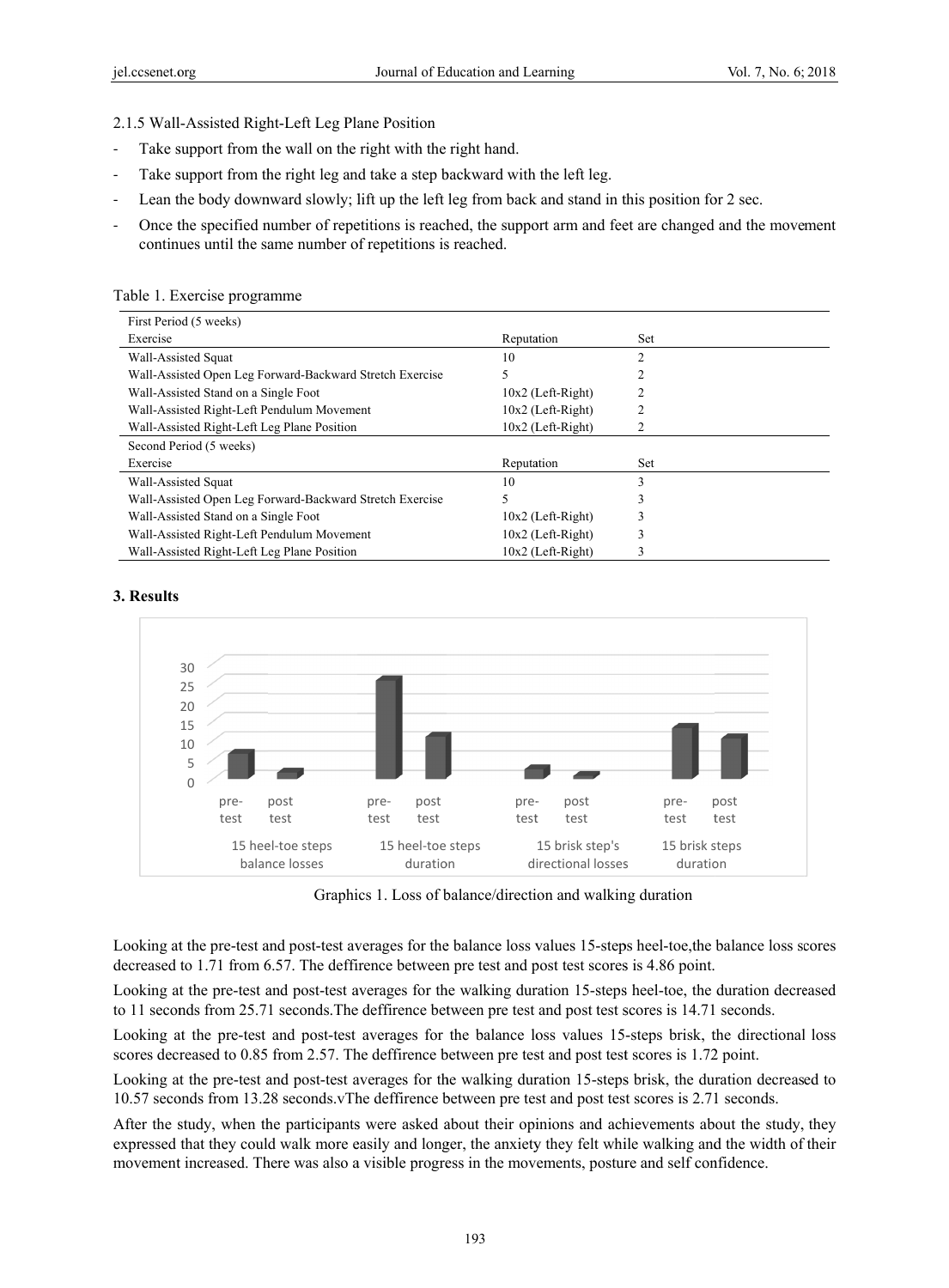## **4. Discussion**

Balance has an important place in the lives of visually impaired individuals. The loss of balance that especially occurs during walking negatively affects the lives of the visually impaired and causes disruptions in social life (Ray et al., 2008; Montarzino et al., 2007; Coughlan et al, 2012). The fact that exercises reduce the adverse effects of falls and injuries due to balance losses is supported by the literature (Jazi et al., 2012; Ray et al., 2008; Lee, 2003). Considering that motor development in visually impaired individuals may become closer to those who can see depending on the nature and content of the training to be provided (Pogrund & Fazzi, 2002). This study gains more importance and it is thought that it will be more beneficial for the visually impaired individuals if the applications are diversified.

Suveren-Erdoğan and Suveren (2018) emphasized the importance of teaching the basic postures, awareness of the body and spatial orientation in the teaching of movement and sport skills in visually impaired individuals. Pogrund, R. L et al. addressed the importance of wall-assisted applications with a verbal warning in the exercises of visually impaired students.

The fact that the exercises in this study were performed with the help of a wall, with a verbal warning and that they included basic posture techniques makes this study similar to the literature.

Seok-Min, Silliman-French and HyunSu (2010) used the brisk walking technique similar to this study to test dynamic balance performance in their work on Goalball and Track&Field Athletes.

Suveren-Erdogan, Er and Suveren (2018) investigated the effect of basic standing posture exercises on the walking quality and balance loss of visually impaired individuals and found a decrease in spatial orientation disorders and balance loss. The studies are similar in terms of results, measurement methods and exercise model.

Chen et al. (2011) concluded that taichi exercises had a positive effect on balance development ( $P = 0.024$ ). Their results are similar to those of this study.

Similar to this study, Cheung et al. (2008) applied a 12-week exercise program to reduce balance loss and falls in the elderly and noted a big improvement ( $p<0.05$ ) in the experimental group compared to the control group.

Akı et al. (2007) investigated the effect of motor training program on children with low vision. Similar to this study, progress was achieved in all of the applied activities, including the ability to balance.

In his study on visually impaired individuals who do and do not do sports, Kıral (2007) found a statistically significant improvement in the experimental group (46.00 sec  $\pm$  31.69 sec) compared to the control group (15.00 sec  $\pm$  5.27 sec) (\* p < 0.05 \*) as a result of balance tests.

In their study on sporter and sedentary visually impaired individuals, Akyol et al. (2017) studied the effect of sports on balance and walking distance. The researchers found that the walking distances of national athletes and their balance status were more significant at the level of p<0.001 compared to those with sedentary visually impaired individuals and in line with this result. They suggested that visually impaired individuals could be more independent in daily life activities if they include sports in their lives.

Jazi et al. (2012) applied 8-week balance training on visually impaired children to observe dynamic balance development and similarly to this study, the experimental group showed a remarkable improvement in the intra-group and inter-group balance performance (t  $(18) = 4.095$ , p<0.05).

The literature review suggests that exercising has a positive effect on balance development and walking ability of visually impaired individuals. This study also contributes to the literature in this regard.

#### **5. Conclusion**

As a conclusion of this study, in the visually impaired individuals who performed wall-assisted exercises for 10 weeks, a decrease was observed in walking duration, in spatial orientation disorders and in balance losses during walking. We can conclude that wall-assisted exercises are very beneficial and applicable studies in the walking training of visually impaired individuals.

#### **References**

Akı, E., Atasavun, S., Turan, A., & Kayıhan, H. (2007). Training Motor Skills of Children with Low Vision. *Perceptual and Motor Skills, 104*, 1328-1336.

Akyol, B., Konar, N., & Taşçı, M. (2017). The Effect Of Sport On Balance And Walking Distance With Visually Impaired People, 12. *Niğde University Beden E ğ itimi Ve Spor Bilimleri Magazine, 11*(3).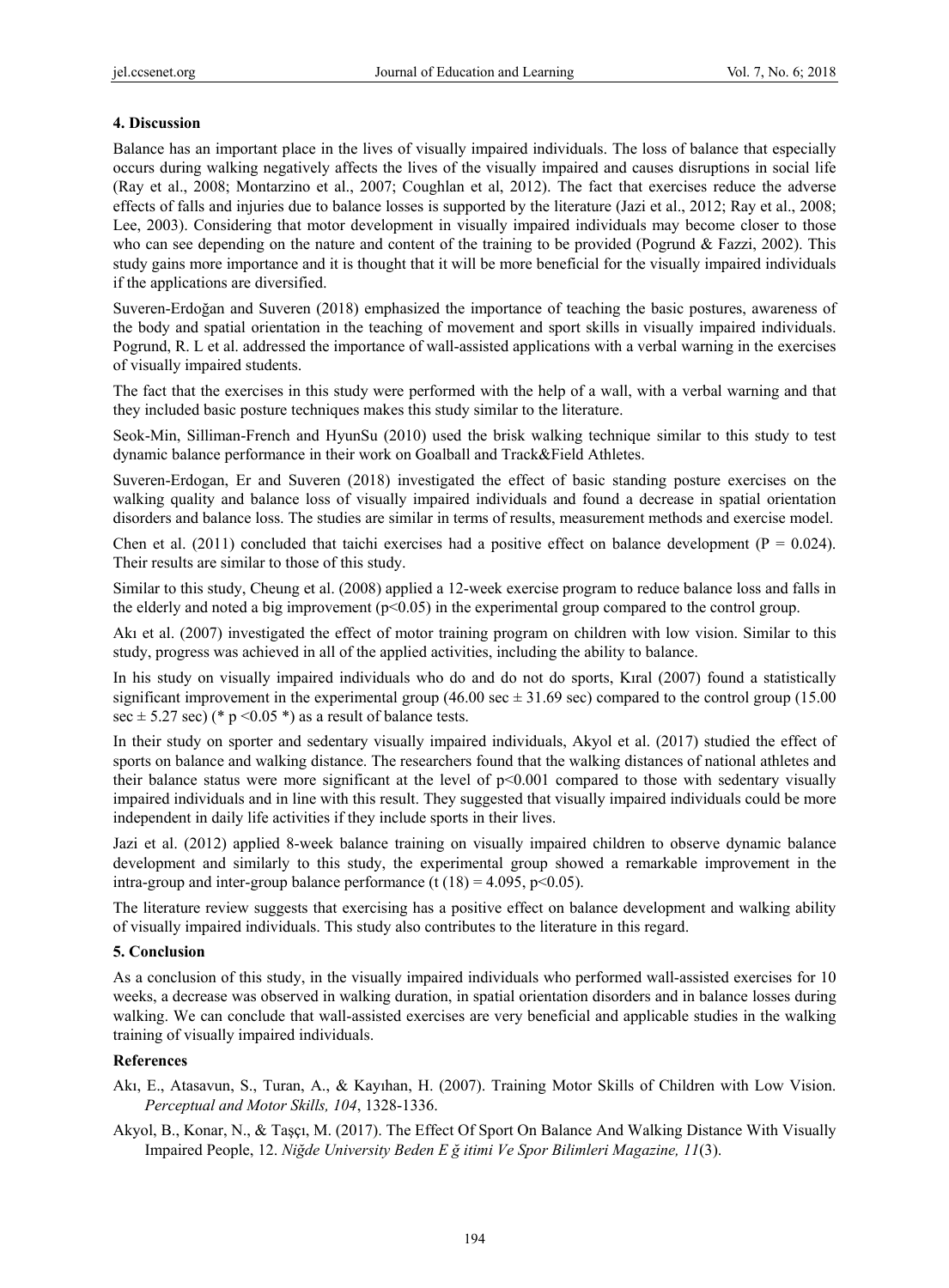- Altunay, B. (2003) Orientation and independent movement skills in children with vision impairment. In U. Tüfekçioğlu (Ed.), *Education of children with hearing, speech and vision problems* (pp. 275-300). Eskişehir: Anadolu University Press.
- Arslantekin, B. (2014). The Effects of Visual Impairment on Psychomotor Development and Independent Mobility and Supportive Programs. *Ergoterapi ve Rehabilitasyon Magazine, 2*(3), 165-175.
- Casselbrand, M. L., Mandel, E. M., Sparto, P. J., Redfern, M. S., & Furman, J. M. (2007). Contribution of vision to balance in children four to eight years of age. *Ann Otol Rhinol Laryngol, 116*(9), 653-657.
- Chen, E. W., Fu, A. S., Chan, K. M., & Tsang, W. W. (2011). The effects of Tai Chi on the balance control of elderly persons with visual impairment: a randomised clinical trial. *Age and ageing, 41*(2), 254-259. https://doi.org/10.1093/ageing/afr146
- Cheung, K. K., Au, K. Y., Lam, W. W., & Jones, A. Y. (2008). Effects of a structured exercise programme on functional balance in visually impaired elderly living in a residential setting. *Hong Kong Physiotherapy Journal, 26*(1), 45-50. https://doi.org/10.1016/S1013-7025(09)70007-7
- Coughlan, G. F., Fullam, K., Delahunt, E., Gissane, C., & Caulfield, B. M. (2012). A comparison between performance on selected directions of the star excursion balance test and the Y balance test. *Journal of Athletic Training, 47*(4), 366-371. https://doi.org/10.4085/1062-6050-47.4.03
- Gallahue, D. L. (1987). *Developmental Physical Education for Today's Elementary School Children: Instructor's Resource Manual with Transparency Masters.* Macmillan.
- Havik, E. M., Steyvers, F. J. J. M., Van der Velde, H., Pinkster, J. C., & Kooijman, A. C. (2010). Design and evaluation of a protocol to assess electronic travel aids for persons who are visually impaired. *Journal of Visual Impairment & Blindness*, 84-94.
- Jazi, S. D., Purrajabi, F., Movahedi, A., & Jalali, S. (2012). Effect of selected balance exercises on the dynamic balance of children with visual impairments. *Journal of Visual Impairment & Blindness, 106*(8), 466-474.
- Kalia, A. A., Legge, G. E., Roy, R., & Ogale, A. (2010). Assessment of indoor route finding technology for people who are visually impaired. *Journal of Visual Impairment & Blindness, 104*(3), 135-147.
- Kıral, H. (2007). *13-15 Comparison of Equilibrium Functions of Yas Group Obese and Non-Sports Boys with Disabilities, K.K.T.C. Near East University Institute of Educational Sciences, Department of Physical Education and Sport*. Master Thesis, Lefkosa.
- Lee, H. K., & Scudds, R. J. (2003). Comparison of balance in older people with and without visual impairment. *Age and ageing, 32*(6), 643-649. https://doi.org/10.1093/ageing/afg110
- Montarzino, A., Robertson, B., Aspinall, P., Ambrecht, A., Findlay, C., Hine, J., & Dhillon, B. (2007). The impact of mobility and public transport on the independence of visually impaired people. *Visual Impairment Research, 9*, 67-82. https://doi.org/10.1080/13882350701673266
- Pogrund, R. L., & Fazzi, D. L. (2002). *Early Focus: Workin with young children who are blind and visually impaired and their families* (2nd ed.). New York: AFB Press.
- Pogrund, R. L., Healy, G., Jones, K., Levack, N., Martin- Curry, S., Martinez, C., Marz, J., Roberson-Smith, B., Vrba, A. (1998). *TAPS: Teaching age-appropriate purposeful skills: An orientation and mobility curriculum for students with visual impairments* (2nd ed.). Austin: Texas School for the Blind and Visually Impaired.
- Ray, C. T., Horvat, M., Croce, R., Mason, R. C., & Wolf, S. L. (2008). The impact of vision loss on postural sability and balance strategies in individuals with profound vision loss. *Gait & posture, 28*(1), 58-61. https://doi.org/10.1016/j.gaitpost.2007.09.010
- Sarimski, K. (1990). Angewandte Entwicklungspsychologie in der Fruehfoerderung blinder Kinder. *Vierteljahresschrift für Heilpädagogik und ihre Nachbargebiete, 59*(3), 354-362.
- Seok-Min, Y., Silliman-French, L., & HyunSu, L. (2010). Comparison of static and dynamic balance of youth goalball and track and field athletes with visual impairments: Case study. *Journal of Sport and Leisure Studies, 40*, 455-462.
- Suveren-Erdoğan, C., & Suveren, S. (2018). Teaching of Basic Posture Skills in Visually Impaired Individuals and Its Implementation Under Aggravated Conditions. *Journal of Education and Learning, 7*(3), 109-116. https://doi.org/10.5539/jel.v7n3p109